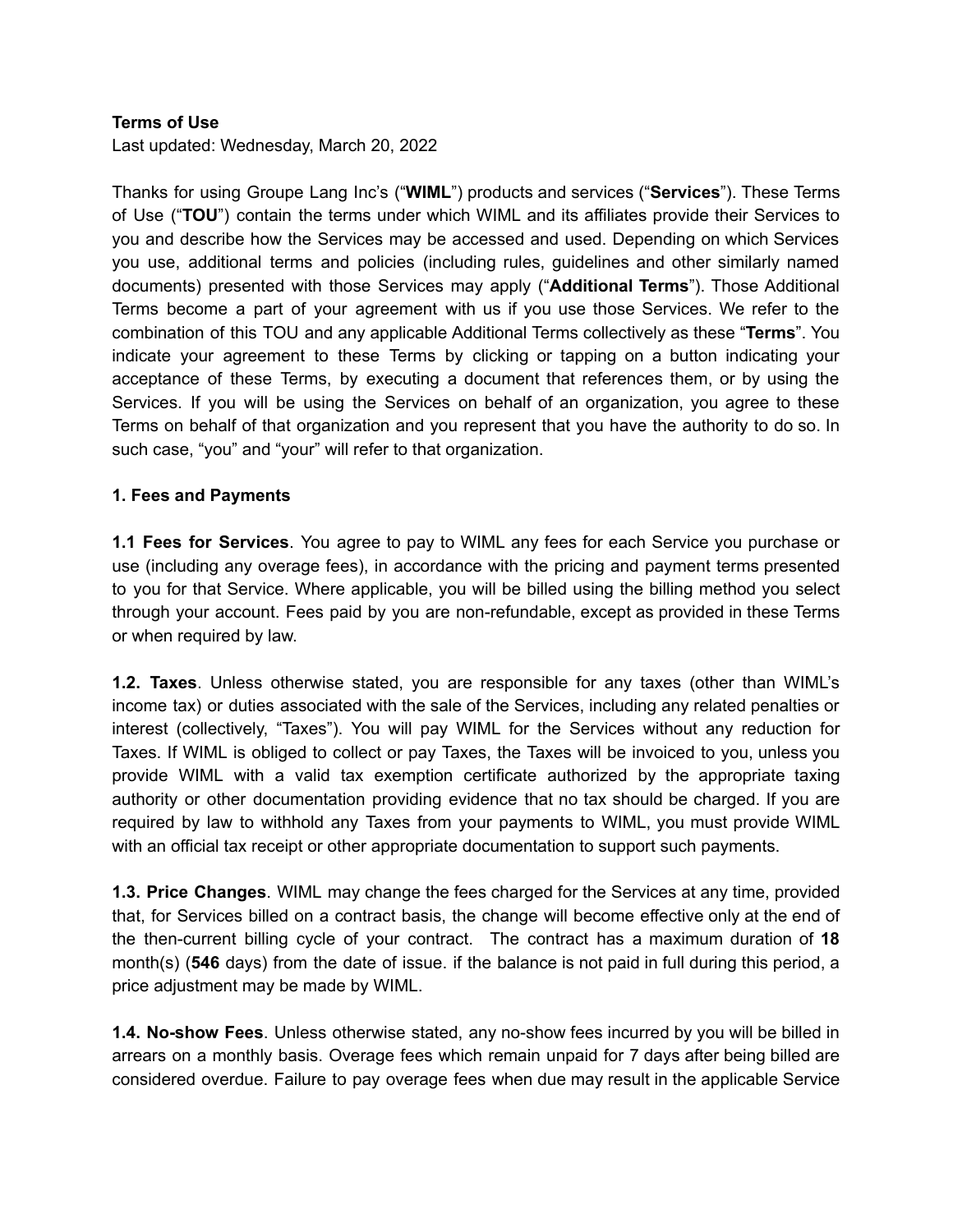being limited, suspended, or terminated (subject to applicable legal requirements), which may result in falling behind in your course.

Current fees as of March 20, 201

- Practical courses: \$49.09 per hour

- Theoretical courses: \$9.40 per hour

i.e John books a 2-hour driving appointment and then forgets to show up, John will be billed \$49.09 x 2 plus applicable taxes for the missed appointment.

## **10. Changes and Updates**

**10.1. Changing an appointment:** In order to avoid paying a penalty for a missed appointment, WIML requests that all cancellation notices are given at least 48 hours notice, including weekends and holidays. However, note that a cancellation cannot be left on a voicemail or by e-mail. Cancellation notices must be made directly with an employee of WIML in order to avoid paying said fees. Failure to cancel an appointment, giving at least 48 hours before the appointment may result in a penalty in accordance with the rates outlined in your contract.

As of March 20, 2022 - rates for cancellations less than 48 hour notice Practical: \$49.09 per hour Theoretical: \$9.40 per hour i.e. John cancels his driving 2-hour driving appointment 24 hours before the scheduled time. John will be billed \$49.09 x 2 for the cancellation.

**10.2. Changes to appointments.** WIML constantly changes and improves the Services. WIML may add, alter, or remove an appointment at any time without prior notice. Priority for appointments will be given to those that need to complete their course for their road test. We may move appointments up to one-hour before your scheduled appointment. WIML will not provide any compensation for this matter. WIML may also limit, suspend, or terminate your service to you at its discretion. Reasons for limiting, suspending or terminating your service is due to non-payment of services. Services must be paid within agreed time as outlined in the student contract.

# **12. Contracting Entity**

**12.1. Who you are contracting with.** Unless otherwise specified in relation to a particular Service, the Services are provided by, and you are contracting with, Groupe Lang Inc.

**12.2. Groupe Lang Inc.** For any Service provided by Groupe Lang Inc., the following provisions will apply to any terms governing that Service: Contracting Entity. References to "WIML", "we", "us", and "our" are references to Groupe Lang Inc., located at 32b Rue Ste-Anne, Ste-Anne-de-Bellevue, Quebec H9X 1L3. Governing Law. Those terms are governed by the laws of the Province of Quebec (without regard to its conflict of laws provisions).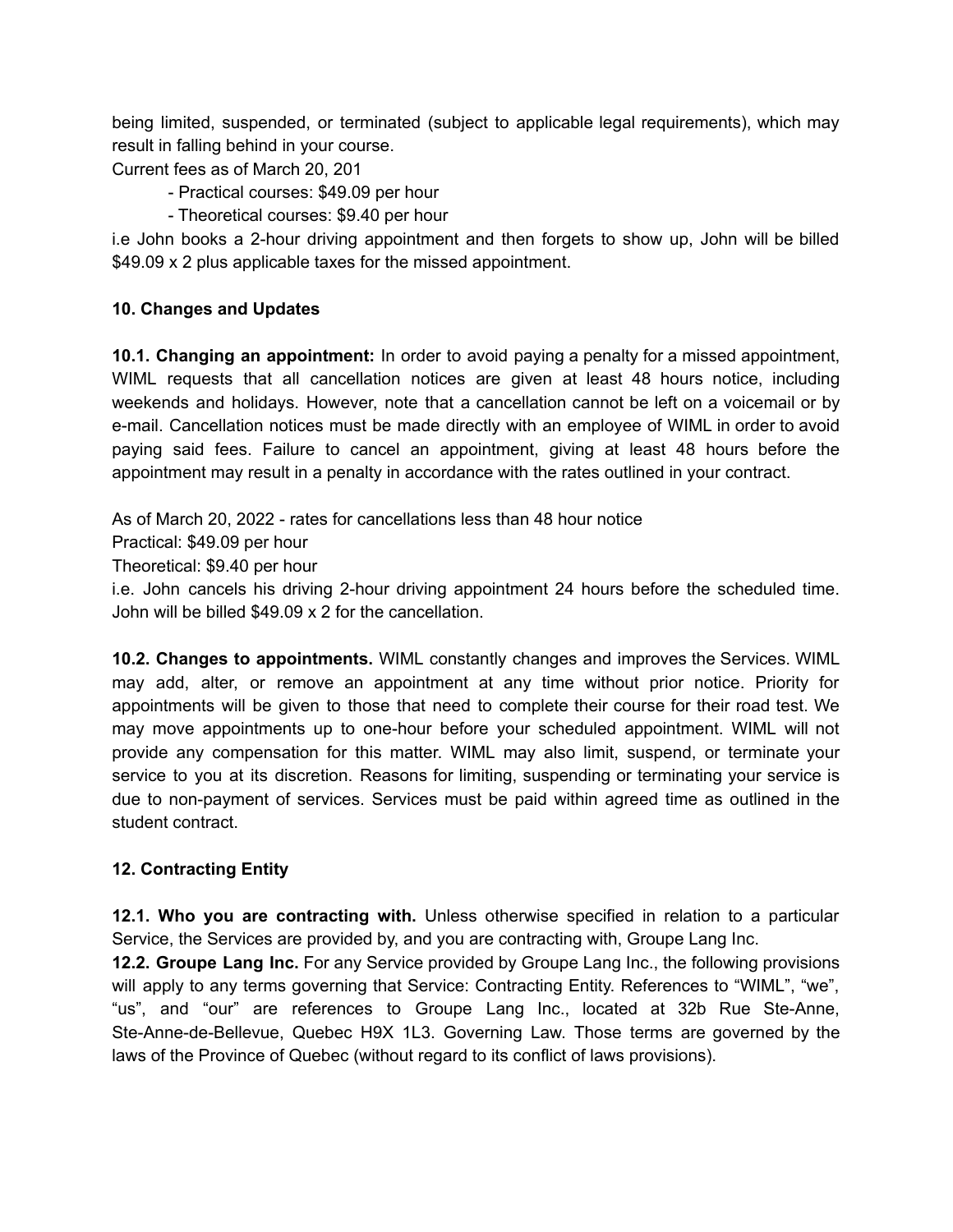### **5. Refund Policy**

**5.1 Requests for refunds**: All refund requests are to be made to steven@wiml.ca outlining the reason for a refund. Not all refund requests will be fulfilled. Any and all refunds will be given in the same format in which it was paid. Including applicable taxes. All services, including but not limited to: course fees, no-show fees, car rentals and private lessons, are non-refundable. Unless otherwise noted under applicable law.

**5.1 Non refundable amounts for removal from WIML:** Should a student not be honest about their health status and put WIML staff at risk, the student will be removed from the driving school and no refund will be issued. Should a student get into any type of altercations with the WIML staff and it is deemed that you are no longer a fit to be a student of WIML, you forfeit the remaining course fees and services and you will be removed from the school.

## **6. Availability of Services, Suspension, Termination, Course Outline and Contract**

**6.1 Services** Subject to the terms and conditions of this Agreement and WIMLs policies and procedures, Scheduling appointments, is on a first-come, first-served basis. Appointments may be difficult to acquire if you wish to only drive at night or on weekends as these are peak time slots. Appointments are scheduled a minimum of 8 weeks ahead, unless a cancellation or no-show arises, a student will be called to see if they can replace a student.

If a student cancels an appointment, WIML staff members will immediately find a replacement. In the event that the student wants their time slot back, they must contact WIML prior to the appointment being filled. The student lost all right to retain that appointment once it has been cancelled.

Phase 1 is to last 28 days Phase 2 is to last 28 days Phase 3 is to last 56 days Phase 4 is to last 56 days

These phase time requirements are the responsibility of the student.

i.e. If John picks up his learners permit on June 1, 2020, John will be eligible to do his road test 12 months later. However, John decided to start phase 4, May 15, 2021. Noting that Phase 4 must last 56 days, John cannot do his road test on June 1, 2021.

The student must obtain an up-to-date, blank Road Access Binder before beginning the course, which is available from their driving school. There can be computer-assisted learning and it does not replace theoretical courses, it is optional and the number of hours depends on the student's motivation. WIML will give the student a course completion attestation, free of charge, detailing the result obtained and the stages completed. The course completion attestation will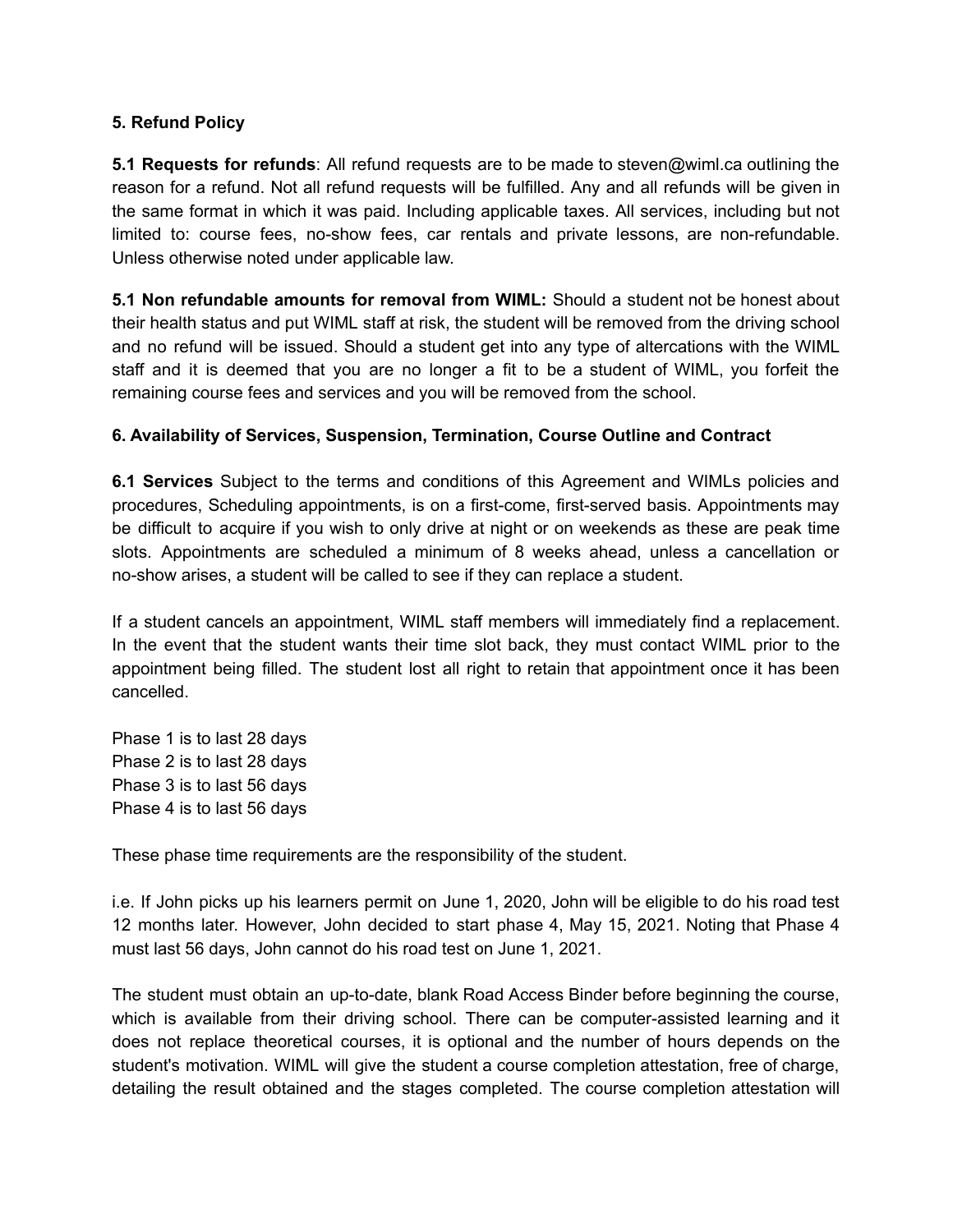be given to the student at the end of the course or service. A replacement fee for a lost attestation is \$35.00+tx.

The student's personal information can be shared with the Société de l'assurance automobile du Québec in order to make sure that WIML complies with the Highway Safety Code, in particular to ensure follow-up on a student's complaint, when checking the quality of service provided by WIML or when assessing the validity of a course attestation, and to the SAAQ for survey purposes only or in case a student is not able to complete one's training, so as to share the required documents with this student.

The student authorizes WIML to send his / her contact information and email address to the approved organization for the purpose of survey. WIML will keep the student's record on file according to the applicable laws and may not destroy it before the 5-year expiration period is up following the end of the service contract with the student. The student must inform the school of a practical lesson cancellation no later than **48** hours before (working days) the lesson or is subject to a fine of **\$49.09** per hour for in-car lessons and **\$9.40** per hour for theory lessons before taxes.

# **6.2 Course outline**

The Société de l'Assurance Automobile du Québec (SAAQ) : Effective date 17 January, 2010 Content: 24 hours of theory classes / 15 hours of practical in-car driving lessons Duration: 13 months to obtain a driver's license

### PHASE 1 – Module 1 thru 5

You will attend 10 hours of theory classes - given once a week (2 hours per session).

- \* Module 1 The Vehicle
- \* Module 2 The Driver
- \* Module 3 The Environment
- \* Module 4 At-Risk Behaviors, and
- \* Module 5 Revision & Evaluation

You will pass an exam (at the West Island Motor League Driving School) After successful completion of the exam, you will receive a certificate from the West Island Motor League that you will take to the SAAQ to obtain your Learner's Permit.

Note: There must be a minimum 28 day period between the time of your first course at the driving school and the SAAQ.

Learner's Permit:

A Learner's permit is valid for 18 months from the date of issue and may be renewed. You have 4 demerit points.

PHASE 2 & 3 – Module 6 thru 11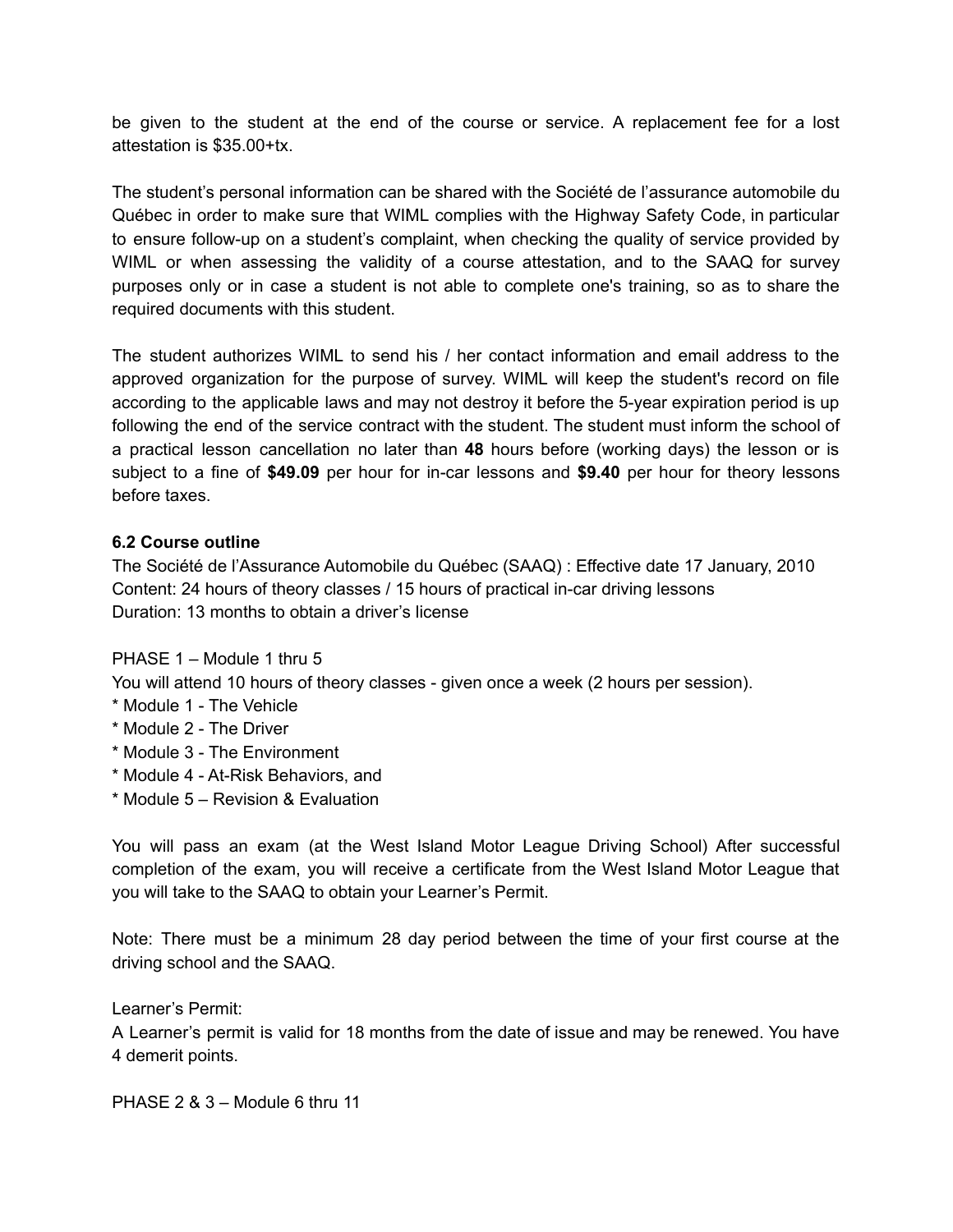1. Over the course of the next 10 months, you are required to complete an additional 14 hours of theory in the classroom as well as 12 hours of practical in-car lessons. You must be present at all of the 24 hours of theory classes scheduled for your group. You are required to sign in. If you miss a class, you will have to wait for a matching schedule with another group.

2. At the end of the 10 months you will return to the SAAQ for the formal written test. You will be tested on Road Signs, The Highway Safety Code, and general knowledge. You will also be required to have a vision test. You must have your Learner's Permit with you.

A passing score is 75%. Failure represents a 28 day delay before scheduling another test.

## PHASE 4 – Module 12 & Session 15 Synthesis

There is a waiting period of two months between the written test and the practical test, given that you are on-track. As long as you meet the minimum waiting times, the waiting period can be less. During that time, you will receive an additional 3 hours of practical in-car lessons.

## THE ROAD TEST

Probationary Permit: At the end of the two months, you return to the SAAQ for the practical exam. The Probationary Permit is valid for a period of 2 years. You have 4 Demerit Points. Failure of the exam represents a 28 day delay before scheduling another test.

### 7**. Indemnification**

In the event a third party makes any demand or complaint, or commences any action or files any claim whatsoever (each, a "Claim") in connection with your services rendered by WIML, including without limitation your Products or Services, you shall defend, indemnify and hold harmless WIML, its related parties and affiliates, and its officers, directors, employees, representatives, agents, licensors, attorneys, heirs, successors, and assignees (each, a "WIML Party"; and collectively, the "WIML Parties"), from and against any and all damages, liabilities, claims or costs (including the costs of investigation, defense, litigation, and reasonable attorneys' fees and costs) ("Losses") incurred by any WIML Party as a result of such Claim, regardless of whether such Losses are direct, incidental, consequential, punitive or statutory. Upon receiving notice of a Claim for which WIML is entitled to indemnification by you, WIML shall provide you with written notification and the opportunity to assume sole control over the defense or settlement of the Claim and reasonable assistance to settle and/or defend the Claim at your sole expense; provided, however, that (i) any settlement which would impose a non-monetary obligation on and/or admission or finding of liability or wrongdoing by WIML will require WIML prior written consent; (ii) the failure to provide timely notice, control, or assistance shall not relieve you of your indemnification obligations; and (iii) WIML may have its own counsel present at and participating in all proceedings or negotiations relating to a Claim, at